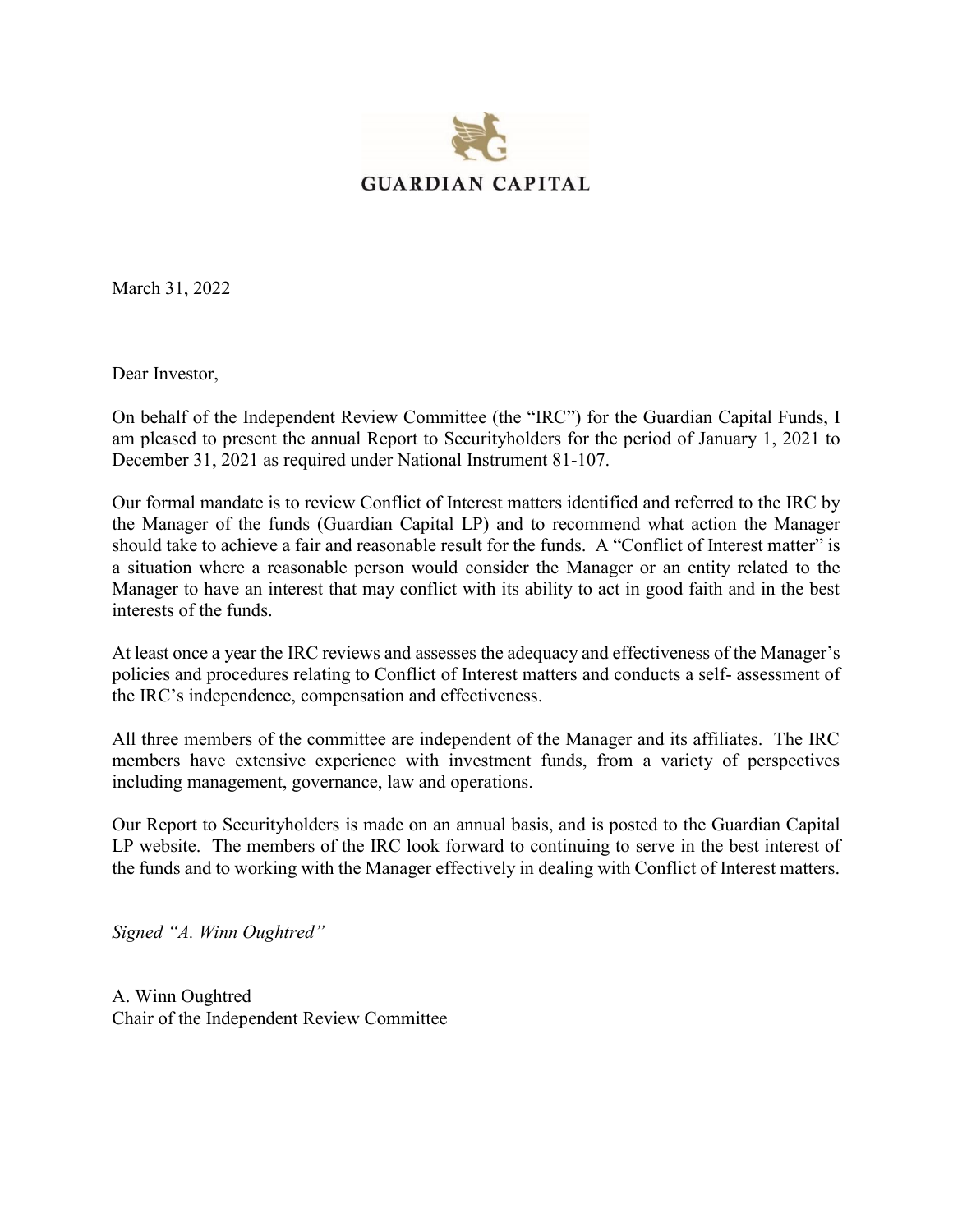

## **INDEPENDENT REVIEW COMMITTEE FOR GUARDIAN CAPITAL FUNDS**

### **REPORT TO SECURITYHOLDERS FOR THE PERIOD ENDING DECEMBER 31, 2021**

**\_\_\_\_\_\_\_\_\_\_\_\_\_\_\_\_\_\_\_\_\_\_\_\_\_\_\_\_\_\_\_\_\_\_\_\_\_\_\_\_\_\_\_\_\_\_\_\_\_\_\_**

#### **The Independent Review Committee**

Listed below are the members of the Independent Review Committee for the Funds listed in the annex to this Report. All members are independent from the Manager of the Funds and persons and companies related to the Manager. There were no changes in the composition of the Independent Review Committee during 2021.

| Member                          | <b>Length of Service – Date</b><br><b>First Appointed</b> |
|---------------------------------|-----------------------------------------------------------|
| Stuart J. Freeman <sup>1</sup>  | March 2011                                                |
| Lisa D. K. Johnson <sup>2</sup> | March 2011                                                |
| A. Winn Oughtred (Chair)        | March 2011                                                |

**\_\_\_\_\_\_\_\_\_\_\_\_\_\_\_\_**

 $1$  During the period, Mr. Freeman was also a member of the independent review committee for investment funds managed by Gluskin Sheff & Associates Inc.

<sup>&</sup>lt;sup>2</sup> During the period, Ms. Johnson was also a member of the independent review committee for investment funds managed by Capital International Asset Management (Canada) Inc.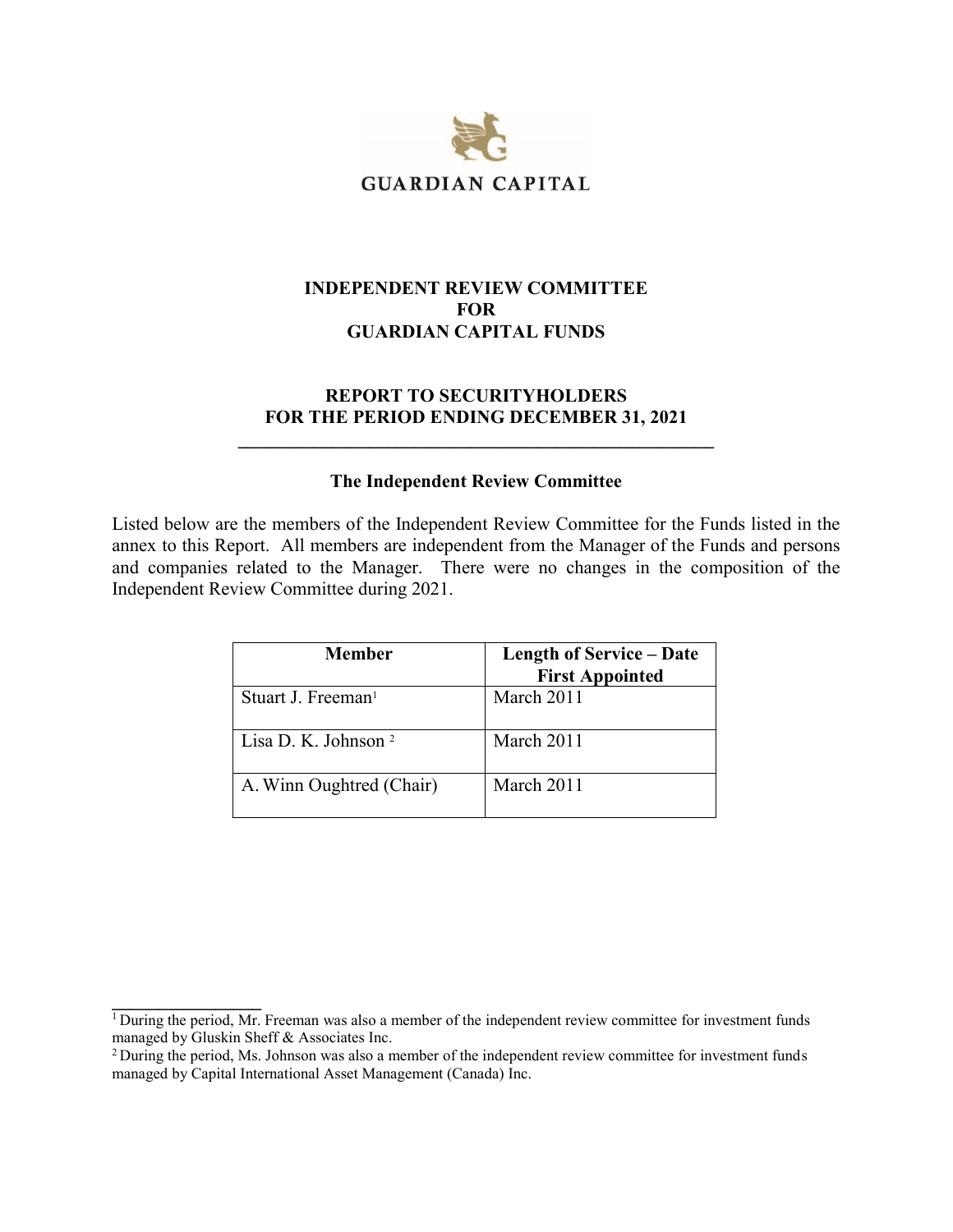# **Compensation and Indemnities Paid to the Independent Review Committee**

The aggregate compensation paid to the members of the Independent Review Committee for the Funds for the year ended December 31, 2021 was \$55,500. Each of the Funds paid its pro rata share of the total compensation paid.

At least annually, the Independent Review Committee reviews its compensation. It considers the following factors in that review:

- the best interest of the Funds
- the number, nature and complexity of the Funds
- the nature and extent of the workload of each member of the Independent Review Committee including the types of conflicts of interest matters referred to it
- any recommendations for such compensation made by the manager of the Funds
- the results of its annual self-assessment; and
- compensation paid to independent review committees of fund complexes that are comparable in size and structure to the Funds.

No payments were made to a member of the Independent Review Committee under any indemnity granted in their favour during the year ended December 31, 2021.

# **Ownership of Securities by the Independent Review Committee**

As at December 31, 2021, the members of the Independent Review Committee owned beneficially, directly or indirectly, in aggregate the following securities:

- Any series of any Fund where the aggregate level of ownership exceeds 10 percent: NIL
- Any series or class of securities of the Manager: NIL
- Any securities of any person or company that provides services to any of the funds or the Manager: Less than 1%
- Securities of Guardian Capital Group Limited, the ultimate parent company of the Manager:
	- o Common shares: NIL
	- o Class A Non-Voting Shares: Less than 1%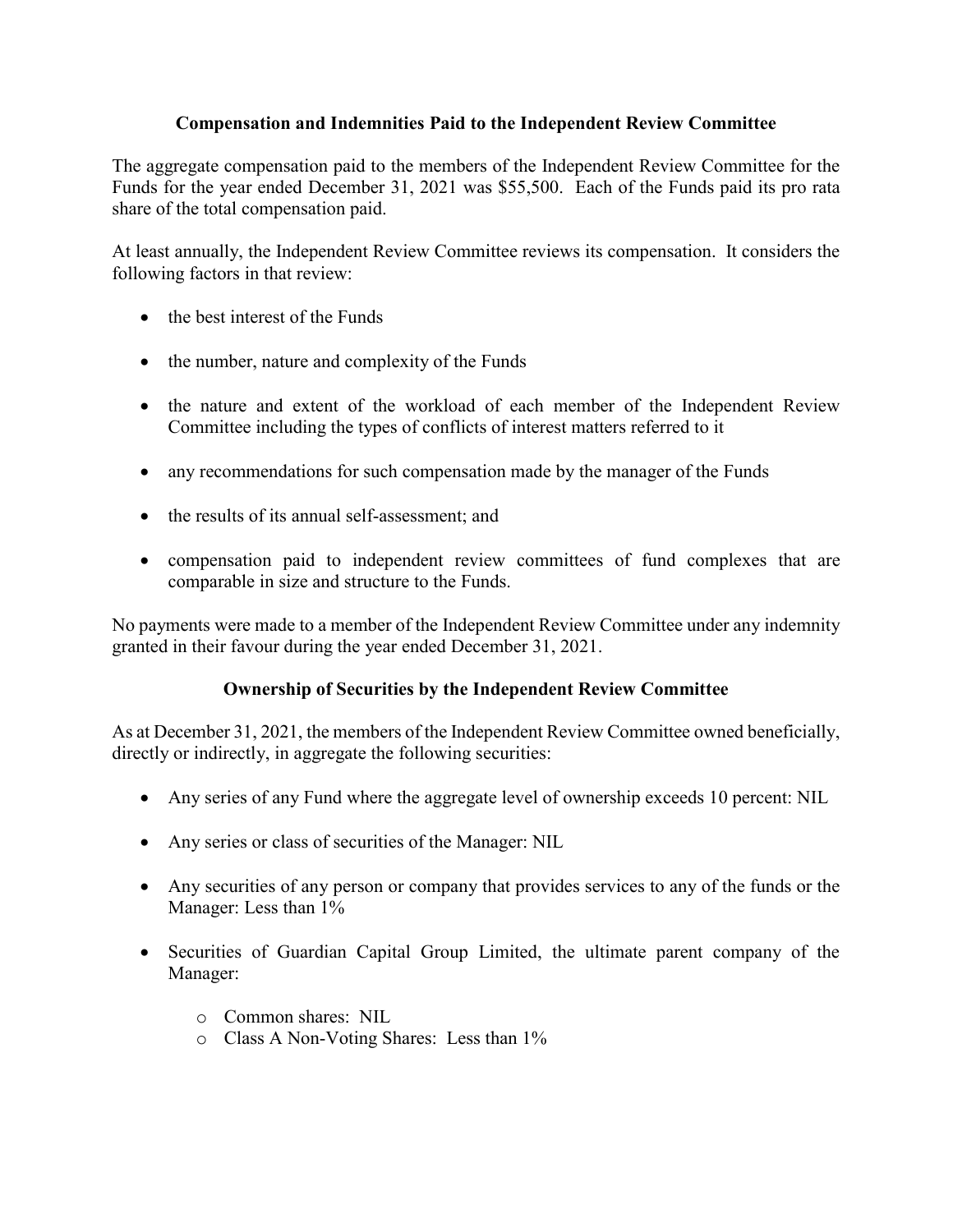# **Duties of the Independent Review Committee**

During 2021, the Independent Review Committee carried out the mandate prescribed by the Canadian securities regulators for independent review committees of publicly offered investment funds.

Below is a list of conflicts identified to the Independent Review Committee as of December 31, 2021 by the Manager. The Manager has policies and procedures to deal with each of these conflicts:

| <b>Conflict of Interest Matter</b>                                                                                                                                                                                         |  |  |
|----------------------------------------------------------------------------------------------------------------------------------------------------------------------------------------------------------------------------|--|--|
| 1. Charging the Funds for the costs the Manager has incurred in operating the Funds, or<br>increasing or introducing an expense to the Fund or its securityholders.                                                        |  |  |
| 2. Replacing a service provider with a materially lower-cost service provider when the<br>Manager benefits from the lower cost.                                                                                            |  |  |
| 3. Monitoring of services provided to the Funds by parties who are related to the Manager.                                                                                                                                 |  |  |
| 4. Allowing market timing or frequent trading in the Funds when such activities may<br>conflict with the interests of securityholders.                                                                                     |  |  |
| 5. Allocating scarce securities, including initial public offerings, among the Funds and<br>among the Manager's non-Fund clients.                                                                                          |  |  |
| 6. Correcting material errors in the calculation of the net asset value.                                                                                                                                                   |  |  |
| 7. Correcting material errors in order execution or securityholder transactions, or improper<br>investments made on behalf of a Fund.                                                                                      |  |  |
| 8. Seeking best execution for the portfolios of the Funds.                                                                                                                                                                 |  |  |
| 9. Voting proxies or taking other corporate action on securities held by the Funds, when the<br>Manager has a business relationship with the issuer of the securities.                                                     |  |  |
| 10. Use of client brokerage commissions with dealers with whom the Manager places<br>portfolio transactions for the Funds.                                                                                                 |  |  |
| 11. Investing in other investment funds managed by the Manager or its affiliates.                                                                                                                                          |  |  |
| 12. Personal trading in securities by individuals, related to the Manager, who have access to<br>information concerning the portfolio holdings, the trading activities or the ongoing<br>investment programs of the Funds. |  |  |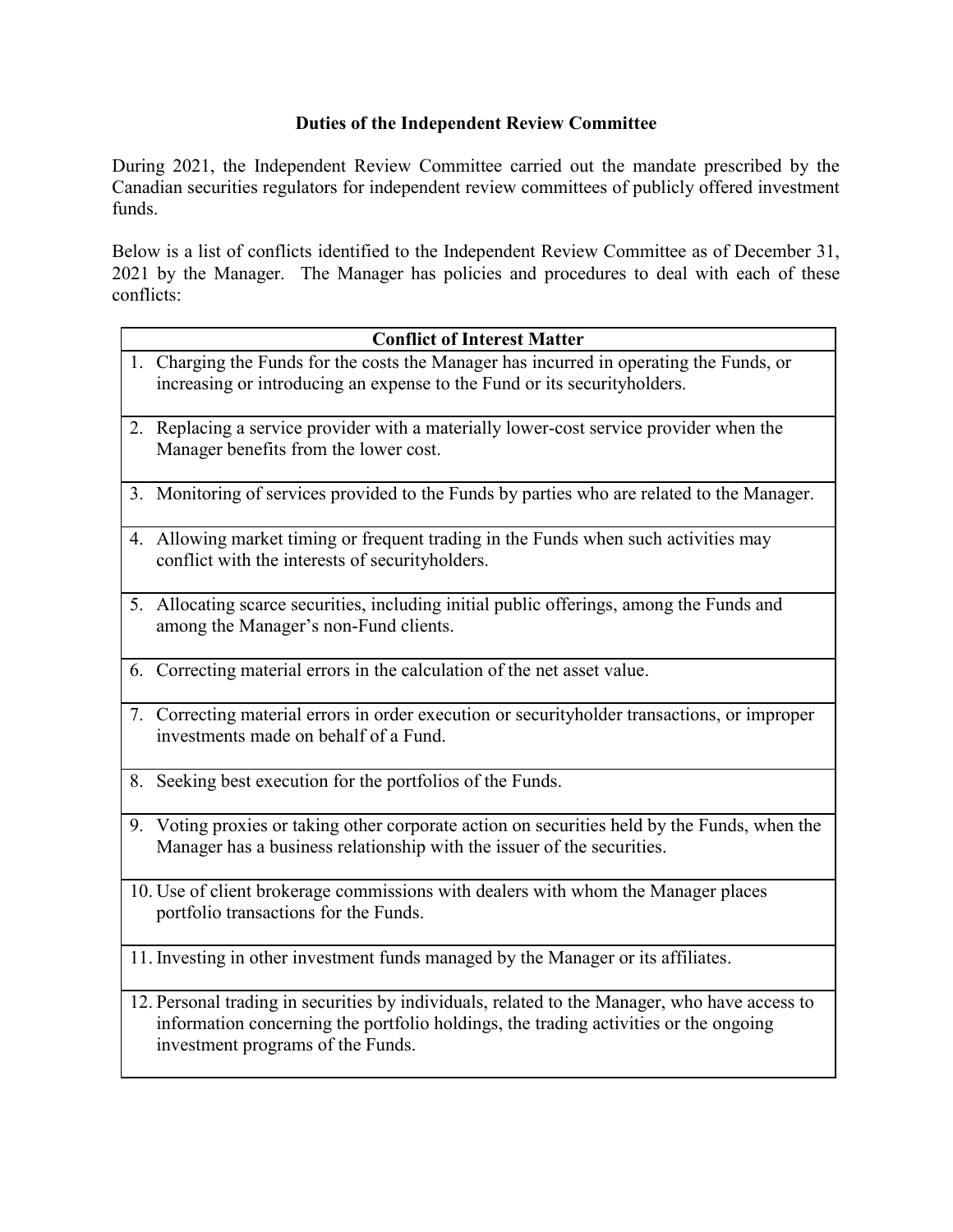# **Conflict of Interest Matter**

- 13. Acceptance by employees of the Manager of gifts and business entertainment provided by entities connected, directly or indirectly, to the performance of their responsibilities.
- 14. Investing in securities issued by a company related to the Manager, the Manager, a distribution company (such as a principal distributor) or any person that is a related party to the Manager.
- 15. Investing in securities issued by a company not related to the Manager, but with which the Manager or an affiliated entity has a significant business relationship.

16. Funds within the fund family purchasing and selling securities amongst themselves or with investment funds that have the same Manager (i.e., inter-fund trading).

The Independent Review Committee has received reporting from the Manager on the Conflict of Interest Matters listed above for the period ended December 31, 2021. The Independent Review Committee is not aware of any instance during the year when the Manager acted in a Conflict of Interest Matter for which a positive recommendation was not provided.